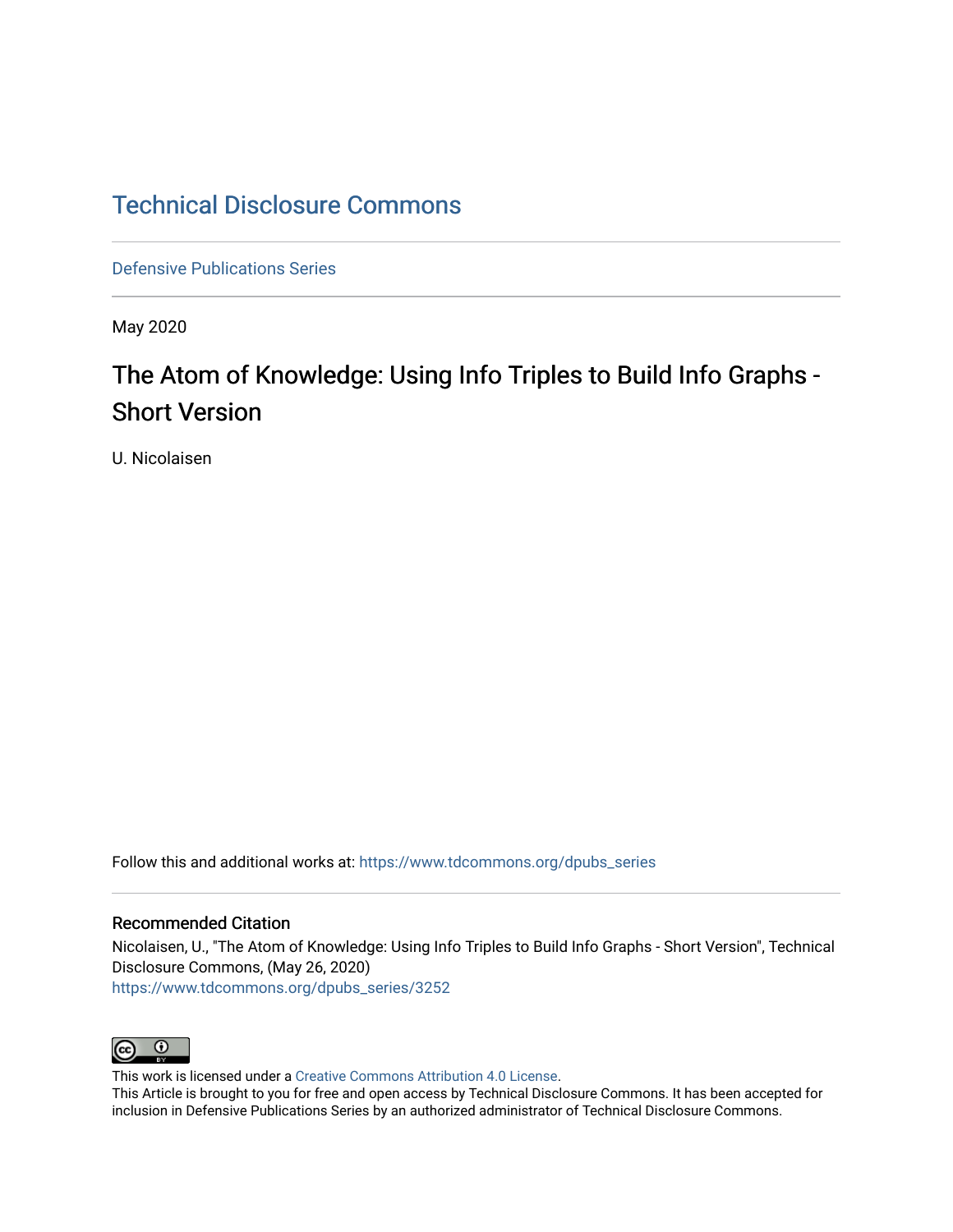# The Atom of Knowledge: Using Info Triples to Build Info Graphs - Short Version

U. Nicolaisen

*Abstract*—As Artificial Intelligence is developed to be more useful and used, expressing knowledge in a generalised, machine friendly way becomes important. In this article we start with an empty universe and from there set out to find the simplest possible structure to represent knowledge. We claim to find the atom of knowledge and give it the formal name Info Triple. Furthermore we use this structure to build a special kind of graph which we call Info Graph. The Info Graph can be used to model information context. We discuss the maths behind Info Graphs and compare it to existing standards. We compare the intended use of Info Graphs with the way graphs are currently used to model graph databases. Finally we conclude that the use of Info Graphs makes the models more generalised and therefore better suited for AI readers. Thus we believe our findings can serve as a valuable theoretical backbone for future knowledge base implementations.

*Keywords*—AI, graphs, info graph, info triple, information modelling, knowledge base

### I. THE ATOM OF KNOWLEDGE

Imagine a completely empty universe. Then we introduce an object. This object can be anything, big or small it does not matter. What we solely focus on is that an object exists. We can illustrate this graphically by drawing a single dot representing the object. We can label the dot with the text 'ID1' and use this text as identifier.



Though our dot in the diagram above can represent any possible object there is, we cannot deduct any information about the object from the diagram other than the object's existence. Even that knowledge is not really knowledge when we don't know what it is that exists. We just have an arbitrary ID that we gave it.

To describe the object, in the simplest possible fashion, we introduce another object which we could call ID2 and we can illustrate it with another dot. Let ID2 be an object that has some kind of relation to ID1 that makes it describe ID1 to some degree.



Since this relation between ID1 and ID2 now exists, the relation itself must be a third object in our otherwise empty universe. To show graphically that the relation exists we can draw a line between ID1 and ID2 and hence, our dots become vertices connected by an edge forming a graph.



Now that we have identified a graph as known from discrete mathematics, it could be tempting to continue that path and look at how graphs are normally used to illustrate knowledge, for example for later use in a graph database.





Two existing notable types of graphs used widely for databases are RDF knowledge graph and labeled property graphs.

The RDF knowledge graphs have a directed edge from a subject to an object and the edge is marked with a predicate describing the relationship. The IDs of both vertices and edges are close to human readable, often containing detailed information about the vertex or edge through a long ID in URL format. Some vertices are finite values. That kind of vertex is denoted with a square.

In a labeled property graph the edge is also directed. Here however, the edge and vertex are basically a black boxes where you store all data about the objects as sets of key value pairs. This makes the graph's structure simple and therefore efficient to process. This simplicity is also its downside since the graph structure itself simply isn't that detailed.

None of the graph types above is useful for what we are looking for namely representing the smallest amount of knowledge there is. The RDF graph comes closest, but a